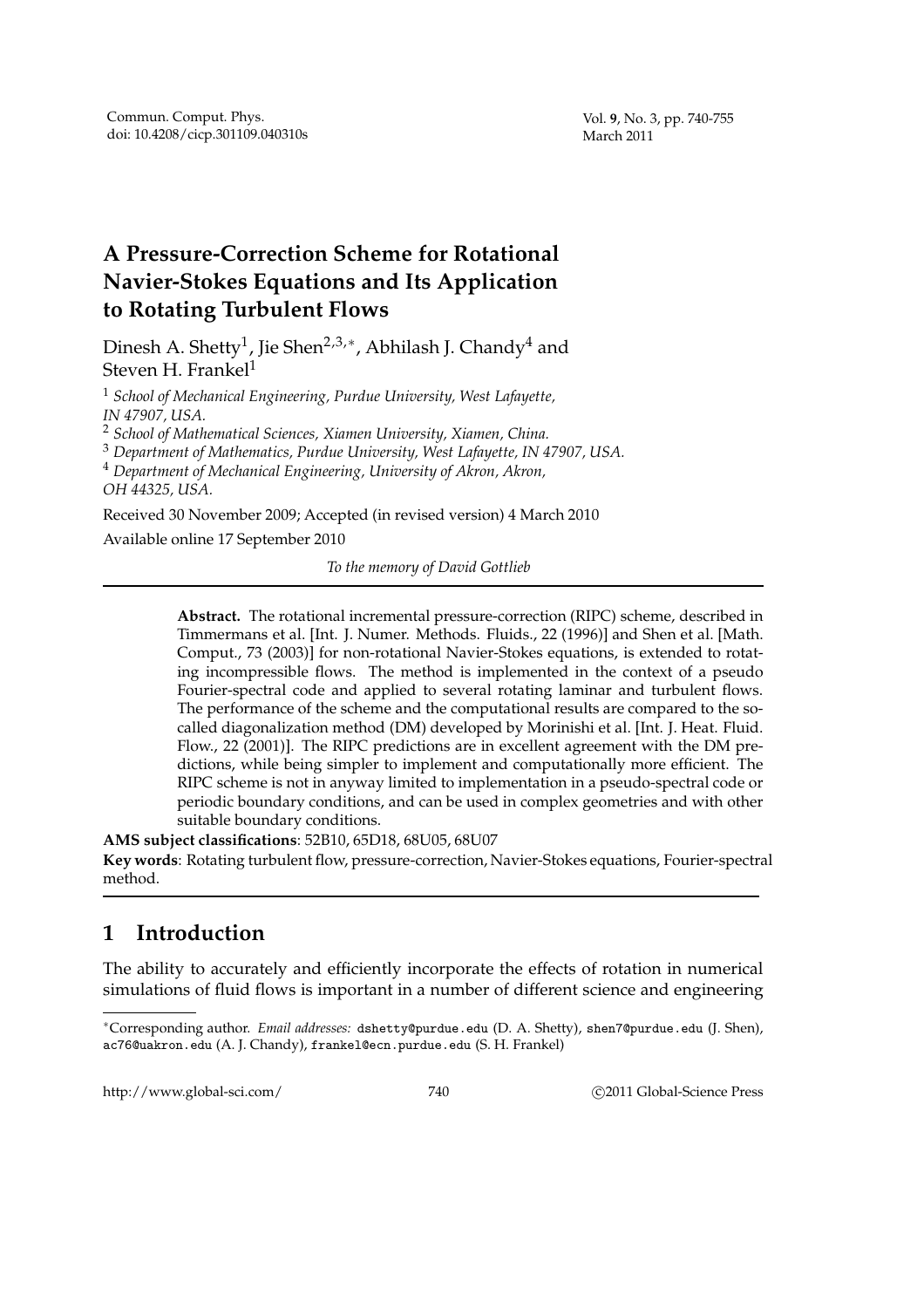applications including atmospheric, oceanic, astrophysical, internal combustion engine, and turbo-machinery flows. Fundamental studies of rotating turbulence are also important for improved understanding and modeling of such flows [1]. The numerical challenge is related to the presence of the Coriolis term in the Navier-Stokes equations. Explicit treatment of this term in time limits simulations to low rotation rates and/or small time steps. This suggests that an implicit treatment of the Coriolis term is essential for stable, affordable, and realistic simulations of rotating flows. For the case of rotating homogeneous turbulence, Diagonalization Methods (DM) are often used to perform exact integration of the rotation terms [2–4]. These methods analytically integrate the Coriolis terms to provide an accurate solution. However, due to its special form, DM methods can only be applied to problems with periodic boundary conditions and is somewhat cumbersome to implement. Also, the DM method can not be easily extended to other type of boundary conditions and/or complex geometries.

In the present study, we develop a *rotational incremental pressure correction* (RIPC) method which treats the rotation term implicitly while being accurate and computationally efficient, and show the mathematical analysis of stability of the scheme. To avoid confusion, it is worth mentioning here that the word *rotational* in the name of the scheme refers to the use of the rotational form of the diffusion operator in the incompressible Navier-Stokes equations, whereas the word *rotation* refers to solid-body rotation of the flow itself. Predictions from the RIPC scheme are compared to the DM method of Morinishi et al. [4] with regard to accuracy versus efficiency. All computations in this study are performed in the context of a Fourier pseudo-spectral simulation but are in no way limited to this numerical discretization scheme or to the use of periodic boundary conditions.

The rest of the paper is organized as follows. In the next section, we introduce the RIPC scheme with rotation and prove its stability. In Section 3, we validate the accuracy and stability of the scheme against the DM scheme in [4]. We then present some direct numerical simulation (DNS) and large eddy simulation (LES) results for rotating turbulent flows in Section 4. We conclude with a few remarks in Section 5.

### **2 Mathematical formulation**

#### **2.1 Governing equations**

The incompressible Navier-Stokes equations with rotation are given by the following:

$$
\frac{\partial u_i}{\partial x_i} = 0,\tag{2.1a}
$$

$$
\frac{\partial u_i}{\partial t} + u_j \frac{\partial u_i}{\partial x_j} = -\frac{\partial p}{\partial x_i} + v \frac{\partial^2 u_i}{\partial x_j \partial x_j} - (\mathbf{\Omega}_j \times \mathbf{u})_i, \tag{2.1b}
$$

where  $u_i$  ( $i=1,2,3$ ) are the components of the velocity field **u**, *p* is the effective pressure, *ν* is the kinematic viscosity,  $\Omega = (\Omega_1, \Omega_2, \Omega_3)$  is the rotation vector. Here we only study the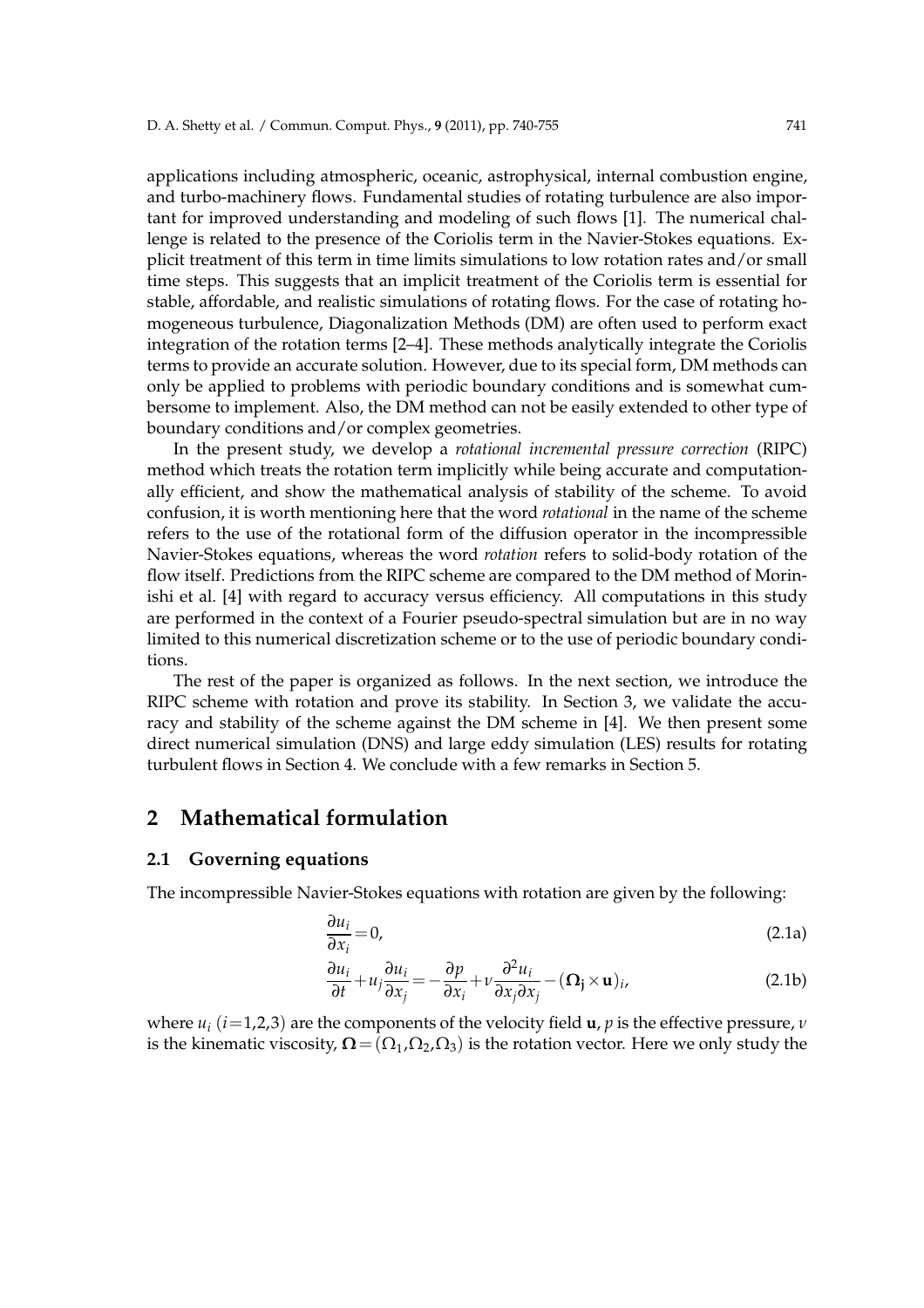case where  $\Omega = (0,0,\Omega)$ . Hence, the Coriolis term on the right hand side of the Navier-Stokes equations simplifies to −2Ω*ǫi*3*ku<sup>k</sup>* . Eq. (2.1b) should be supplemented with a set of suitable boundary conditions for the velocity field.

#### **2.2 RIPC method**

One of the major difficulties with numerical simulation of incompressible flows is the coupled nature of the velocity and pressure fields due to the incompressibility constraint. A popular and effective way to decouple the computation of the pressure from that of the velocity is to use a projection type scheme originally proposed by Chorin [5] and Temam [6]. An overview of projection schemes for incompressible flows can be found in [7] where the projection schemes are classified into three classes: pressure-correction, velocity-correction and consistent splitting, each with standard and rotational formulation. In the current work, the RIPC scheme proposed by Timmermans et al. [8] (see also [9]) is extended for rotating flows. A detailed description of the RIPC scheme for non-rotating flows and an error analysis can be found in [9].

The RIPC scheme with a Backward Difference Formula (BDF) for Eq. (2.1b) (with  $\mathbf{U} = [u, v, w]^T$  and  $\tau$  being time step) is shown below:

1. In the first substep, we find  $\tilde{\mathbf{U}} = (\tilde{u}^{n+1}, \tilde{v}^{n+1}, \tilde{w}^{n+1})$  by solving:

$$
\frac{a_1\tilde{u}^{n+1} - \sum_{i=2}^{q+1} a_i u^{n+2-i}}{\tau} - \nu \Delta \tilde{u}^{n+1} - 2\Omega \tilde{v}^{n+1} + \frac{\partial p^{\star,n+1}}{\partial x} + \text{NLT}_1 = 0,
$$
 (2.2a)

$$
\frac{a_1\tilde{v}^{n+1} - \sum_{i=2}^{q+1} a_i v^{n+2-i}}{\tau} - \nu \Delta \tilde{v}^{n+1} + 2\Omega \tilde{u}^{n+1} + \frac{\partial p^{\star,n+1}}{\partial y} + \text{NLT}_2 = 0,
$$
 (2.2b)

$$
\frac{a_1\tilde{w}^{n+1} - \sum_{i=2}^{q+1}a_i\omega^{n+2-i}}{\tau} - \nu\Delta\tilde{w}^{n+1} + \frac{\partial p^{\star,n+1}}{\partial z} + \text{NLT}_3 = 0.
$$
 (2.2c)

In the above,  $(\tilde{u}^{n+1}, \tilde{v}^{n+1}, \tilde{w}^{n+1})$  satisfy the boundary condition of  $\mathbf{U}(\cdot, t^{n+1})$ .

2. In the second substep, we find  $(\mathbf{U}^{n+1}, \phi^{n+1})$  from

$$
\frac{a_1(\mathbf{U}^{n+1} - \tilde{\mathbf{U}}^{n+1})}{\tau} + \nabla \phi^{n+1} = 0,
$$
\n(2.3a)

$$
\nabla \cdot \mathbf{U}^{n+1} = 0. \tag{2.3b}
$$

The correct boundary condition for  $(2.3a)-(2.3b)$  is that the normal component of  $U^{n+1}$ equals to the normal component of  $U(\cdot, t^{n+1})$  at the boundary.

3. In the final substep*,* we update  $p^{n+1}$  by

$$
p^{n+1} = \phi^{n+1} + p^{\star,n+1} - \nu \nabla \cdot \tilde{\mathbf{U}}^{n+1}.
$$
 (2.4)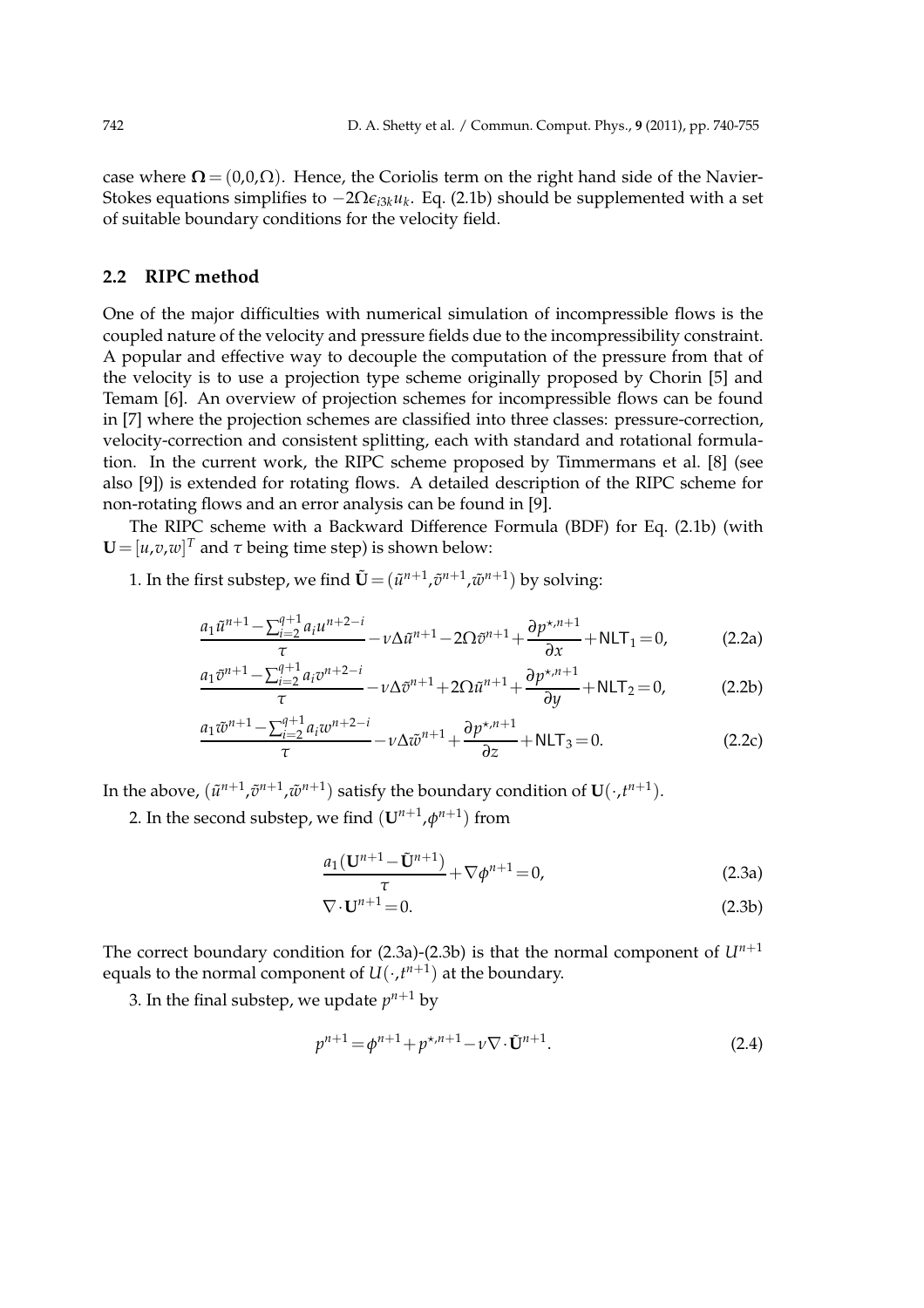In the above scheme,  $\{a_i\}_{i=1}^{q+1}$  $q_{i=1}^{q+1}$  are chosen to form the *q*-th order BDF, namely,

$$
q=2: a_1=\frac{3}{2}, a_2=2, a_3=-\frac{1}{2},
$$
 (2.5a)

$$
q=3: a_1=\frac{11}{6}, a_2=3, a_3=-\frac{3}{2}, a_4=\frac{1}{3};
$$
 (2.5b)

 $p^{*,n+1}$  is the  $r^{\text{th}}$ -order extrapolation for  $p^{n+1}$ :

$$
p^{*,n+1} = \begin{cases} p^n, & \text{if } r = 1, \\ 2p^n - p^{n-1}, & \text{if } r = 2; \end{cases}
$$
 (2.6)

and NLT*<sup>i</sup>* are the *q*-th order extrapolated nonlinear terms, namely,

$$
q=2: \text{NLT}_1 = 2(\mathbf{U}^{\mathbf{n}} \cdot \nabla) \tilde{u}^n - (\mathbf{U}^{n-1} \cdot \nabla) \tilde{u}^{n-1}, \qquad (2.7a)
$$

$$
q=3: \text{NLT}_1 = 3(\mathbf{U}^{\mathbf{n}} \cdot \nabla) \tilde{u}^n - 3(\mathbf{U}^{n-1} \cdot \nabla) \tilde{u}^{n-1} + (\mathbf{U}^{n-2} \cdot \nabla) \tilde{u}^{n-2}, \tag{2.7b}
$$

similarly for  $NLT_2$  and  $NLT_3$ .

Several comments are in order:

• In general, taking *r* = *q*−1 will lead to a *q*-th order scheme for the velocity (in the  $L^2$ -norm) but not necessarily for the pressure; but taking  $r = q$  will lead to a formally  $q$ -th order scheme for both the velocity and pressure. We refer to [7] for more detail.

• In the above scheme, the rotational and viscous terms are treated implicitly, thus removing the time step limitation associated with these two terms in the Navier-Stokes equations.

• Eqs. (2.2a) and (2.2b) are coupled by the rotation. But since the coupled system is elliptic, their simultaneous solution can be easily accomplished by using a standard finite element method or a spectral method. In particular, we provide a fast Fourier-spectral algorithm at the end of this section for the case of periodic boundary conditions. Effective spectral algorithms can also be constructed for other type of boundary conditions, such as mixed periodic-Dirichlet boundary conditions for channel flows or no-slip Dirichlet boundary conditions, by using the spectral-Galerkin methods [10, 11].

• The system (2.3a)-(2.3b) can be easily decoupled. In fact, using the divergence free condition, a Poisson equation can be obtained for  $\phi^{n+1}$ :

$$
\nabla^2 \phi^{n+1} = \frac{a_1}{\tau} \nabla \cdot \tilde{\mathbf{U}}^{n+1},\tag{2.8}
$$

with homogeneous Neumann boundary conditions for  $\phi^{n+1}.$ 

#### **2.3 Stability proof**

We will sketch, in this subsection, a proof for the stability of the RIPC scheme applied to the forced Stokes equations in a simple setting, namely, the case with  $(q,r) = (1,1)$ .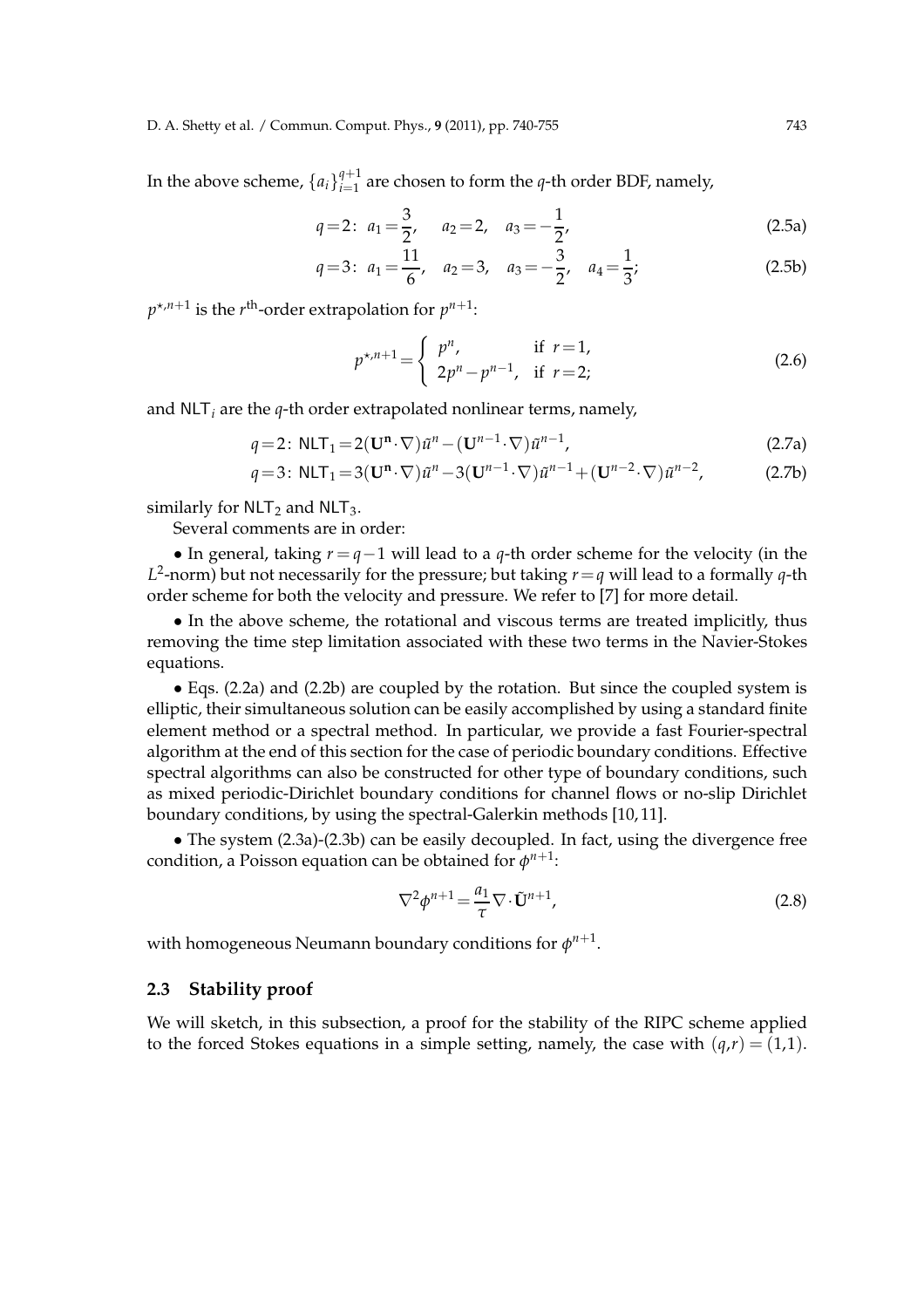To fix the idea, we shall assume that the velocity field satisfies the homogeneous no-slip boundary condition. We note that the proof below, inspired by the proof in [9] for the RIPC scheme for the non-rotational Navier-Stokes equations, carries over to the case of periodic boundary conditions without modification.

To simplify the presentation, we rewrite the scheme with  $(q,r)=(1,1)$  for the forced Stokes equations in the following vector form:

$$
\begin{cases}\n\frac{\tilde{u}^{k+1} - u^k}{\tau} - \nu \Delta \tilde{u}^{k+1} + \Omega \times \tilde{u}^{k+1} + \nabla p^k = f(t_{k+1}), \\
\tilde{u}^{k+1}|_{\Gamma} = 0, \\
\frac{u^{k+1} - \tilde{u}^{k+1}}{\tau} + \nabla (p^{k+1} - p^k + \nu \nabla \cdot \tilde{u}^{k+1}) = 0, \\
\nabla \cdot u^{k+1} = 0, \\
u^{k+1} \cdot n|_{\Gamma} = 0.\n\end{cases}
$$
\n(2.9b)

Let us introduce some notations. We denote

$$
(u,v) = \int_D uv dx,
$$

where *D* ⊂  $\mathbb{R}^d$  is the region occupied by the fluid, and  $||u||^2 = (u,v)$ . For any sequence of functions  $\phi^k$ , we denote

$$
\delta_t \phi^k = \phi^k - \phi^{k-1}.
$$

Applying the operator  $\delta_t$  to (2.9a), we find

$$
\begin{cases} \frac{\delta_t \tilde{u}^{k+1} - \delta_t u^k}{\tau} - \nu \Delta \delta_t \tilde{u}^{k+1} + \Omega \times \delta_t \tilde{u}^{k+1} + \delta_t \nabla p^k = \delta_t f(t_{k+1}), \\ \delta_t \tilde{u}^{k+1} |_{\Gamma} = 0. \end{cases}
$$
(2.10)

Next, we apply the operator  $\delta_t$  to (2.9b) and rearrange the resultant system to:

$$
\begin{cases} \frac{\delta_t u^{k+1}}{\tau} + \nabla (\delta_t p^{k+1} + \nu \nabla \cdot \tilde{u}^{k+1}) = \frac{\delta_t \tilde{u}^{k+1}}{\tau} + \nabla (\delta_t p^k + \nu \nabla \cdot \tilde{u}^k), \\ \nabla \cdot u^{k+1} = 0, \\ u^{k+1} \cdot n|_{\Gamma} = 0. \end{cases} \tag{2.11}
$$

Taking the inner-product of (2.10) with  $2\tau\delta_t\tilde{u}^{k+1}$ , and using the fact that

$$
(\mathbf{\Omega} \times u, u) = 0, \quad \forall u \in L^2(D)^d,
$$

we find

$$
\|\delta_t \tilde{u}^{k+1}\|^2 - \|\delta_t u^k\|^2 + \|\delta_t \tilde{u}^{k+1} - \delta_t u^k\|^2 + 2\nu\tau \|\nabla \delta_t \tilde{u}^{k+1}\|^2 + 2\tau (\nabla \delta_t p^k, \delta_t \tilde{u}^{k+1}) = 2\tau (\delta_t f^{k+1}, \delta_t \tilde{u}^{k+1}).
$$
\n(2.12)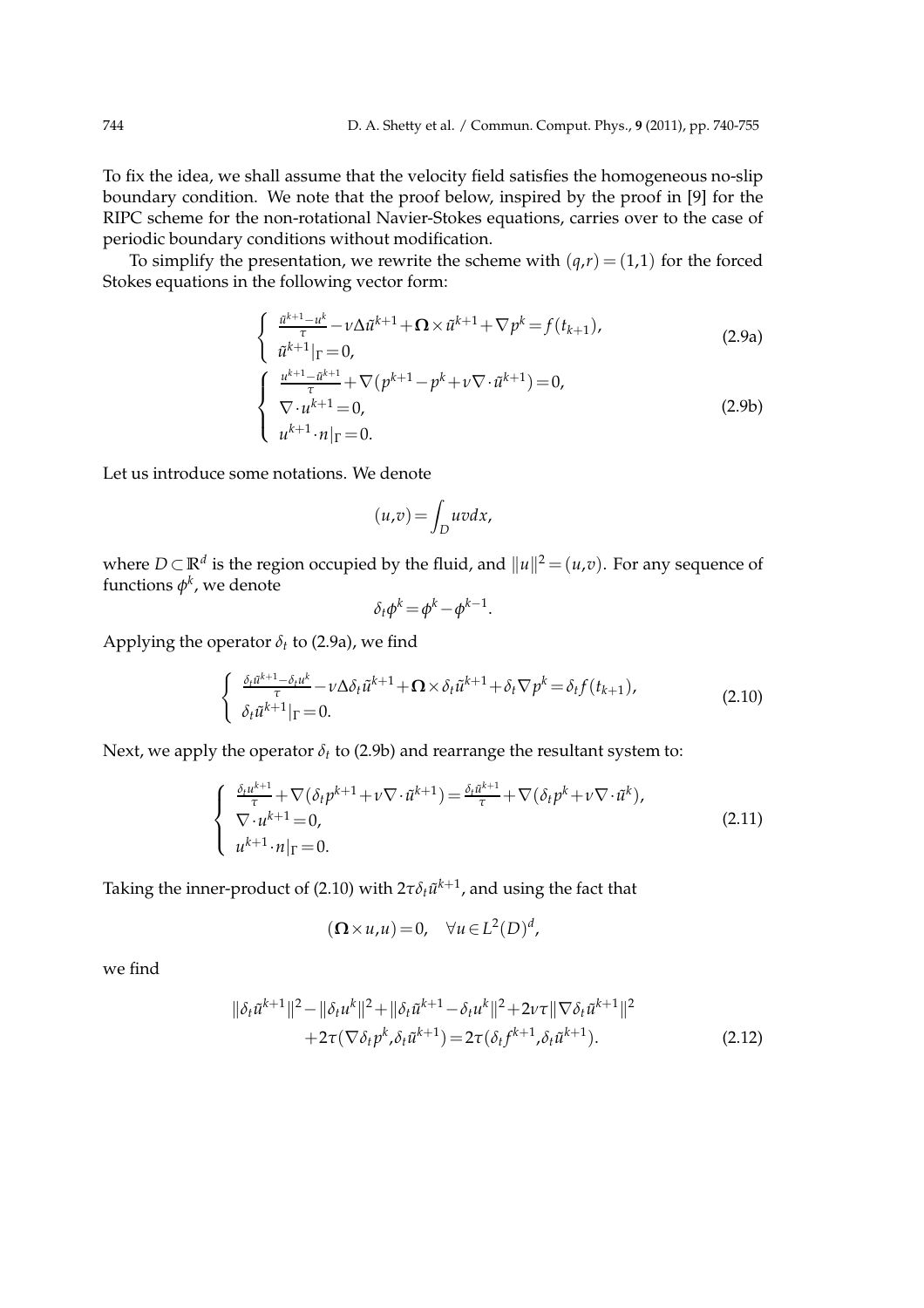D. A. Shetty et al. / Commun. Comput. Phys., **9** (2011), pp. 740-755 745

Taking the inner product of each side of (2.11) with itself, and using the fact that  $\nabla\cdot u^{k+1}$   $=$ 0, we find

$$
\|\delta_t u^{k+1}\|^2 + \tau^2 \|\nabla (\delta_t p^{k+1} + v \nabla \cdot \tilde{u}^{k+1})\|^2
$$
  
=\|\delta\_t \tilde{u}^{k+1}\|^2 + \tau^2 \|\nabla (\delta\_t p^k + v \nabla \cdot \tilde{u}^k)\|^2 + 2\tau (\nabla (\delta\_t p^k + v \nabla \cdot \tilde{u}^k), \delta\_t \tilde{u}^{k+1}). (2.13)

Summing up the last two equations, we arrive at

$$
\|\delta_t u^{k+1}\|^2 - \|\delta_t u^k\|^2 + \|\delta_t \tilde{u}^{k+1} - \delta_t u^k\|^2 + 2\nu\tau \|\nabla \delta_t \tilde{u}^{k+1}\|^2 + \tau^2 (\|\nabla (\delta_t p^{k+1} + \nu \nabla \cdot \tilde{u}^{k+1})\|^2 - \|\nabla (\delta_t p^k + \nu \nabla \cdot \tilde{u}^k)\|^2) = 2\tau (\delta_t \tilde{u}^{k+1}, \nabla \nabla \cdot u^k) + 2\tau (\delta_t f^{k+1}, \delta_t \tilde{u}^{k+1}).
$$
\n(2.14)

Integrating by parts in the first term on the right hand side, we find

$$
2\tau(\delta_t \tilde{u}^{k+1}, \nabla \nabla \cdot u^k) = -2\Delta t(\nabla \cdot \delta_t \tilde{u}^{k+1}, \nabla \cdot u^k) = -\tau(||\nabla \cdot \tilde{u}^{k+1}||^2 - \|\nabla \cdot \tilde{u}^k\|^2 - \|\nabla \cdot \delta_t \tilde{u}^{k+1}\|^2).
$$
 (2.15)

Plugging in the above in (2.14), and using the identity (cf. [12])

$$
\|\nabla u\|^2 = \|\nabla \times u\|^2 + \|\nabla \cdot u\|^2, \quad \forall u \in H_0^1(D)^d,
$$
\n(2.16)

we derive

$$
\|\delta_t u^{k+1}\|^2 - \|\delta_t u^k\|^2 + \|\delta_t \tilde{u}^{k+1} - \delta_t u^k\|^2 + \nu \tau \|\nabla \delta_t \tilde{u}^{k+1}\|^2 + \nu \tau \|\nabla \times \delta_t \tilde{u}^{k+1}\|^2 + \tau^2 \left( \|\nabla (\delta_t p^{k+1} + \nu \nabla \cdot \tilde{u}^{k+1})\|^2 - \|\nabla (\delta_t p^k + \nu \nabla \cdot \tilde{u}^k)\|^2 \right) = 2\tau (\delta_t f^{k+1}, \delta_t \tilde{u}^{k+1}) \leq \frac{C}{\nu} \tau \|\delta_t f^{k+1}\|^2 + \frac{\nu \tau}{2} \|\nabla \delta_t \tilde{u}^{k+1}\|^2, \tag{2.17}
$$

where  $C=2C_1$  with  $C_1$  being the constant in the Poincare inequality (cf. [12]).

Summing up the above relation for  $k=1,2,\cdots,n$ , we have proved the following stability result:

$$
\|\delta_t u^{n+1}\|^2 + \tau^2 \|\nabla (\delta_t p^{n+1} + v \nabla \cdot \tilde{u}^{n+1})\|^2 + v \tau \sum_{k=1}^n \|\nabla \delta_t \tilde{u}^{k+1}\|^2 + \sum_{k=1}^n \|\delta_t \tilde{u}^{k+1} - \delta_t u^k\|^2
$$
  

$$
\leq \|\delta_t u^1\|^2 + \tau^2 \|\nabla (\delta_t p^1 + v \nabla \cdot \tilde{u}^1)\|^2 + \frac{C\tau}{\nu} \sum_{k=1}^n \|\delta_t f^{k+1}\|^2, \quad \forall n \geq 1.
$$
 (2.18)

Several remarks are in order:

• The above inequality indicates that the scheme (2.9a)-(2.9b) is unconditionally stable, despite the fact that the pressure is treated explicitly in (2.9a).

• Due to the explicit treatment of the nonlinear terms, the RIPC scheme for the nonlinear Navier-Stokes equations is subjected to the usual CFL stability condition.

• By using essentially the same argument in the above and in [9], albeit with more involved calculations, we can also prove that the RIPC scheme with  $(q, r) = (2, 1)$  for the forced Stokes equations is unconditionally stable.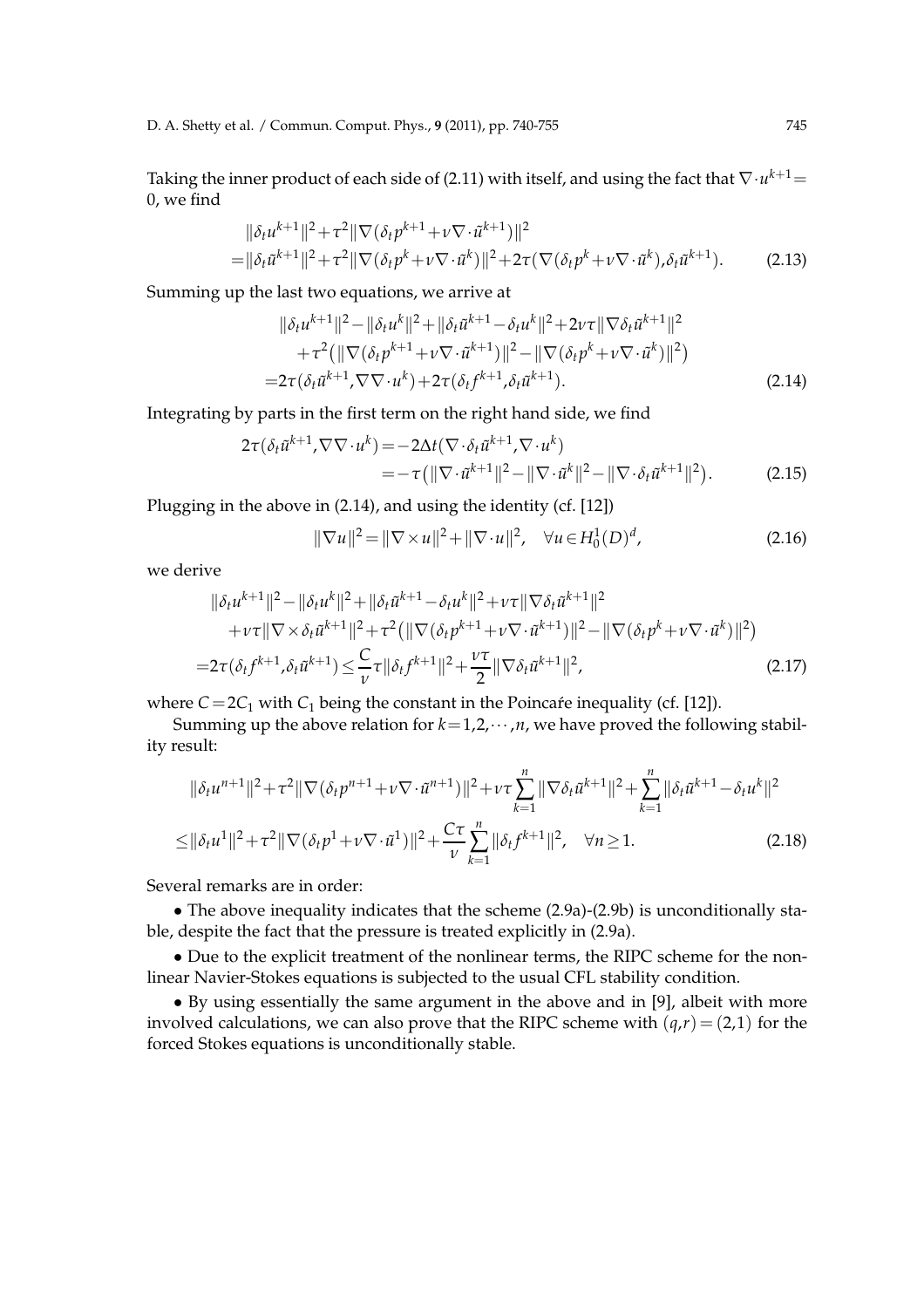#### **2.4 A fast pseudo Fourier-spectral algorithm in the periodic case**

Since we are interested in the simulation of homogeneous rotating turbulence, we now present implementation of the RIPC scheme with periodic boundary conditions in the context of a Fourier pseudo-spectral code. The algorithm below is presented in Fourier wavenumber space.

Assuming a constant rotating rate Ω, for any wave number *k*, the *k*-th component of the Fourier transform of (2.2a) becomes

$$
\left(\frac{a_1}{\tau} + \nu k^2\right) \hat{u}_k^{n+1} + b_1 \hat{\tilde{v}}_k^{n+1} = \mathcal{F}_k \left\{ -\frac{\partial p^{\star,n+1}}{\partial x} - \text{NLT}_1 + \frac{\sum_{i=2}^{q+1} a_i u^{n+2-i}}{\tau} \right\},\tag{2.19}
$$

where  $\hat{u}_k, \hat{v}_k$  represent the *k*-th Fourier coefficients of the  $\tilde{u}^{n+1}$  and  $\tilde{v}^{n+1}$ , respectively, and  $\mathcal{F}_k$  is the *k*-th component of the Fourier transform. Similar equations for the other velocity components can be written.

Defining

$$
c = \frac{a_1}{\tau} + \nu k^2, \qquad r(\hat{u})_k = \mathcal{F}_k \bigg\{ -\frac{\partial p^{\star,n+1}}{\partial x} - \text{NLT}_1 + \frac{\sum_{i=2}^{q+1} a_i u^{n+2-i}}{\tau} \bigg\},
$$

and similarly for  $r(\hat{v})_k$ ,  $r(\hat{w})_k$ , we find that (2.2a), (2.2b) and (2.2c) reduces to a sequence (with index *k*) of systems:

$$
\begin{bmatrix} c & -2\Omega & 0 \\ 2\Omega & c & 0 \\ 0 & 0 & c \end{bmatrix} \begin{bmatrix} \tilde{u}_k^{n+1} \\ \tilde{v}_k^{n+1} \\ \tilde{w}_k^{n+1} \end{bmatrix} = \begin{bmatrix} r(\hat{u})_k \\ r(\hat{v})_k \\ r(\hat{w})_k \end{bmatrix}.
$$
 (2.20)

It is clear that the above system can be easily solved for each *k*.

We note that in the non-periodic case, the coupled linear system in (2.2) can not be solved as easily as above in the periodic case. However, at least for regular domains, this coupled system can still be solved efficiently by using a new spectral method at a cost comparable to that of a decoupled system (cf. [13]).

### **3 Validation**

An in-house Fourier pseudo-spectral code numerically integrates the incompressible Navier-Stokes equations in a  $(0,2\pi)^3$  periodic box is the computational platform used for validation purposes. The non-linear convective terms are computed in physical space and the 2/3 rule is used for aliasing error removal [14]. The code was recently validated in the context of large eddy simulations of homogeneous turbulence using both experimental measurements in grid-generated turbulence and direct numerical simulation data. Further details about the code and the validation studies can be found in [15].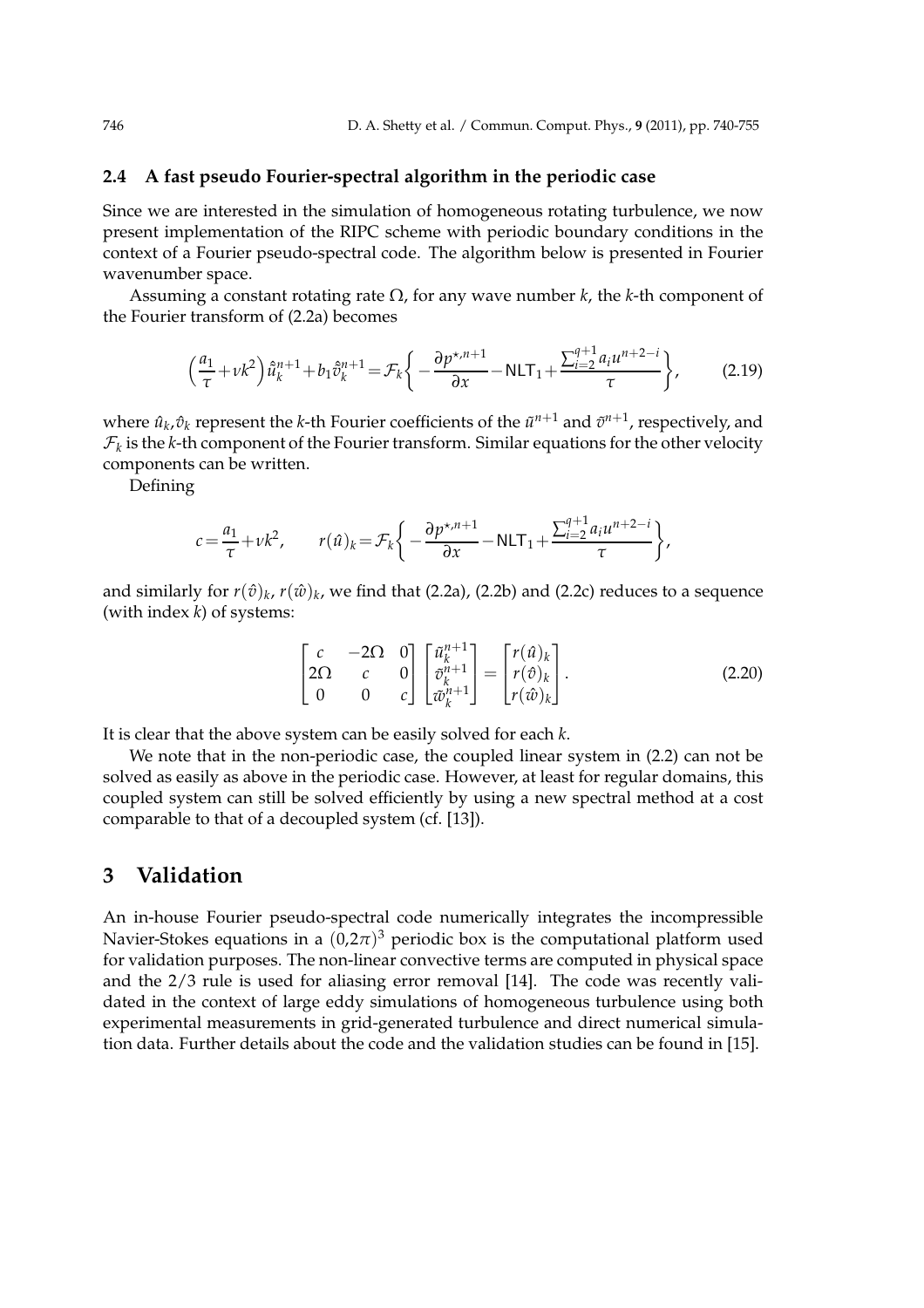The DM algorithm, proposed by Morinishi et al. [4], is also implemented here to serve as a benchmark for comparison. In DM, the Navier-Stokes equations are first diagonalized through a transformation technique described in [4]. The transformed equations are then integrated using an integration factor approach, which facilitates analytic integration of both the viscous and Coriolis terms, hence removing the associated time-step limitation. Note that the DM scheme can not be extended to other type of boundary conditions.

In all simulations, a third-order Runge-Kutta scheme [16] is used for time advancement in the DM scheme, while different sets of  $(q,r)$  are used for the RIPC scheme. More precisely, to compare the accuracy of DM and RIPC schemes for the forced Stokes problems, we use  $(q,r) = (3,2)$  and  $(3,1)$  which are formally third-order and second-order, respectively. However, our numerical experiments indicate using the third-order extrapolations for the pressure and nonlinear terms may lead to instabilities. So for nonlinear simulations presented below, we use  $(q, r) = (2, 2)$  and  $(2, 1)$  which are both second-order but the former is more accurate with smaller truncation errors, but may require a smaller time step to be stable.

We shall use three discrete vector norms, namely *L*∞, *L*<sup>2</sup> and *H*<sup>1</sup> , evaluated at the Fourier-collocation points, to assess the efficiency of the schemes.

#### **3.1 Comparison with an exact solution of the Stokes problem**

In this subsection, we compare the accuracy of our RIPC scheme with the DM scheme.

The first case in this section involves the forced Stokes equations:

$$
\frac{\partial u_i}{\partial x_i} = 0,\tag{3.1a}
$$

$$
\frac{\partial u_i}{\partial t} = -\frac{\partial p}{\partial x_i} + v \frac{\partial^2 u_i}{\partial x_j \partial x_j} - 2\epsilon_{ijk} \Omega_j u_k + f_i,
$$
\n(3.1b)

where  $\Omega = (0,0,\Omega)$  and the forcing functions are such that the solution to (3.1a)-(3.1b) is:

$$
u = \sin(x)\cos(y)\cos(z)e^{\sin(t)},
$$
\n(3.2a)

$$
v = -\cos(x)\sin(y)\cos(z)e^{\sin(t)},
$$
\n(3.2b)

$$
w = 0,\t\t(3.2c)
$$

$$
p = \sin(x)\cos(y)\sin(z)e^{\sin(t)}.
$$
 (3.2d)

Simulations are performed with 120 grid points in each of the three coordinate directions and a constant time-step,  $\tau$ . The  $L_2$  error norms the computed to the exact solution are reported in Fig. 1. We notice that the RIPC scheme with  $(q,r)=(3,2)$  is as accurate as the DM scheme. In order to illustrate the influence of the value *r*, we also plotted the results of RIPC with  $(q,r) = (3,1)$ . It is observed that the convergence rate of RIPC scheme is, as expected, of order  $min(q, r+1)$ .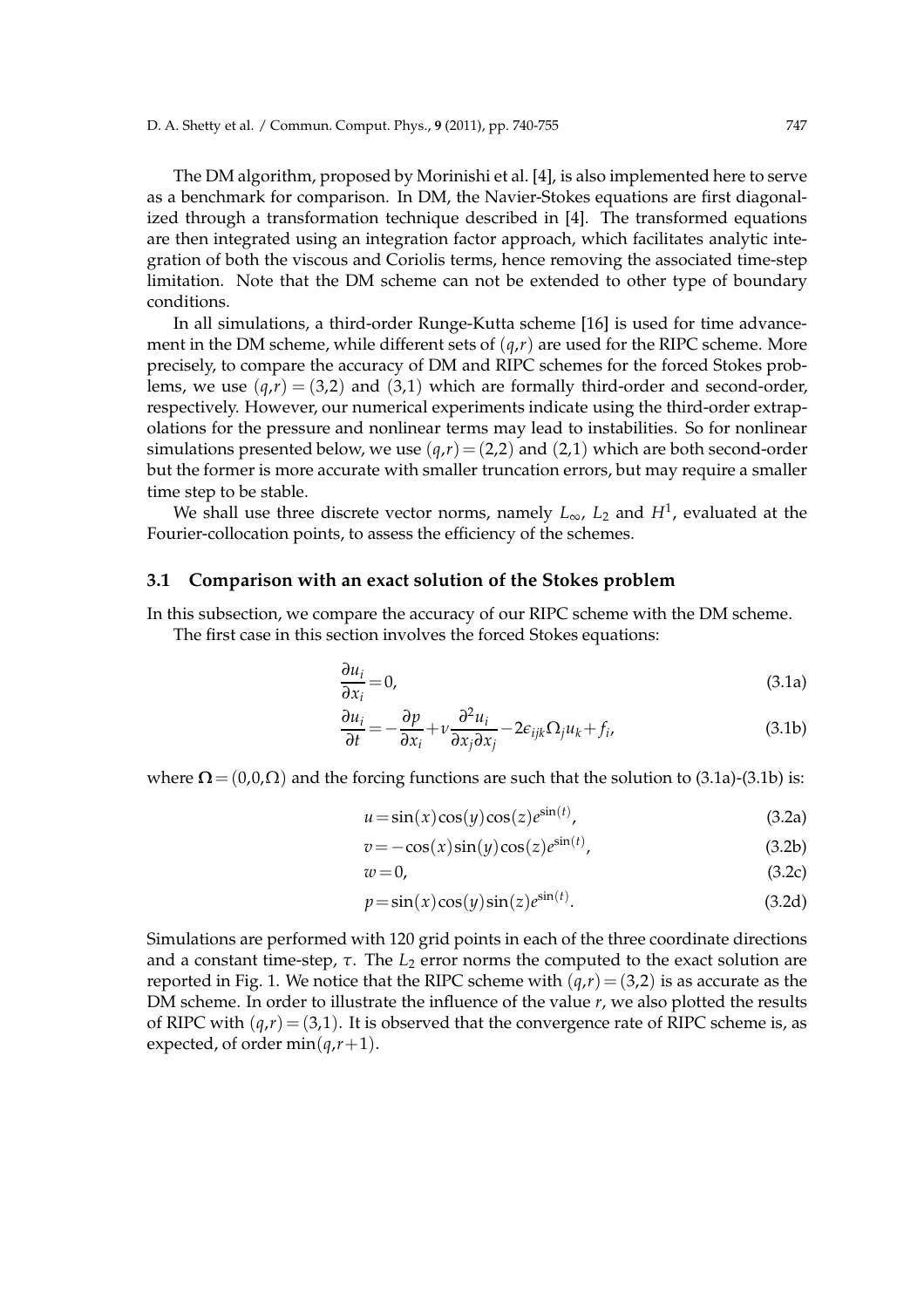

Figure 1: L<sub>2</sub> Error Norm plot.

In the next set of simulations, we vary the rotation rate  $\Omega$  while keeping time step fixed. These simulations are performed at two fixed time steps of *τ*=0.008 s and *τ*=0.016 s. Results are shown Fig. 2. The DM scheme results appear to be highly sensitive to the rotation rate applied in spite of the fact the solution of the equations are independent of rotation rate. The RIPC scheme with  $(q,r) = (3,2)$  shows only slight response to varying rotation rate, while the accuracy of the DM scheme deteriorates significantly as  $\Omega$ increases and is less accurate than the RIPC scheme with  $(q, r) = (3, 2)$ . Just for the sake of comparison, we have also plotted the results by RIPC scheme with  $(q, r) = (3, 1)$ .

As the second case, we utilize forcing functions such that the exact solution to (3.1a)- (3.1b) depends on  $\Omega$  as follows:

$$
u = \sin(x)\cos(y)\cos(z)e^{\sin(\Omega t)},
$$
\n(3.3a)

$$
v = -\cos(x)\sin(y)\cos(z)e^{\sin(\Omega t)},
$$
\n(3.3b)

$$
w = 0,\tag{3.3c}
$$

$$
p = \sin(x)\cos(y)\sin(z)e^{\sin(\Omega t)}.
$$
 (3.3d)

The *L*<sub>2</sub> error norms are shown in Fig. 3. In this case, the accuracy of both RIPC and DM schemes deteriorates as  $\Omega$  increases, and the DM scheme is slightly more accurate than the RIPC scheme with  $(q, r) = (3, 2)$ .

#### **3.2 Laminar flow simulation**

In this subsection we consider the Taylor-Green Vortex (TGV) flow subjected to solidbody rotation, and report on the performance of the RIPC and MD methods. Here, we solve the Navier-Stokes equations (2.1a)-(2.1b) with the initial velocity field given by:

$$
u = \sin(x)\cos(y)\cos(z),\tag{3.4a}
$$

$$
v = -\cos(x)\sin(y)\cos(z),\tag{3.4b}
$$

$$
w = 0.\t\t(3.4c)
$$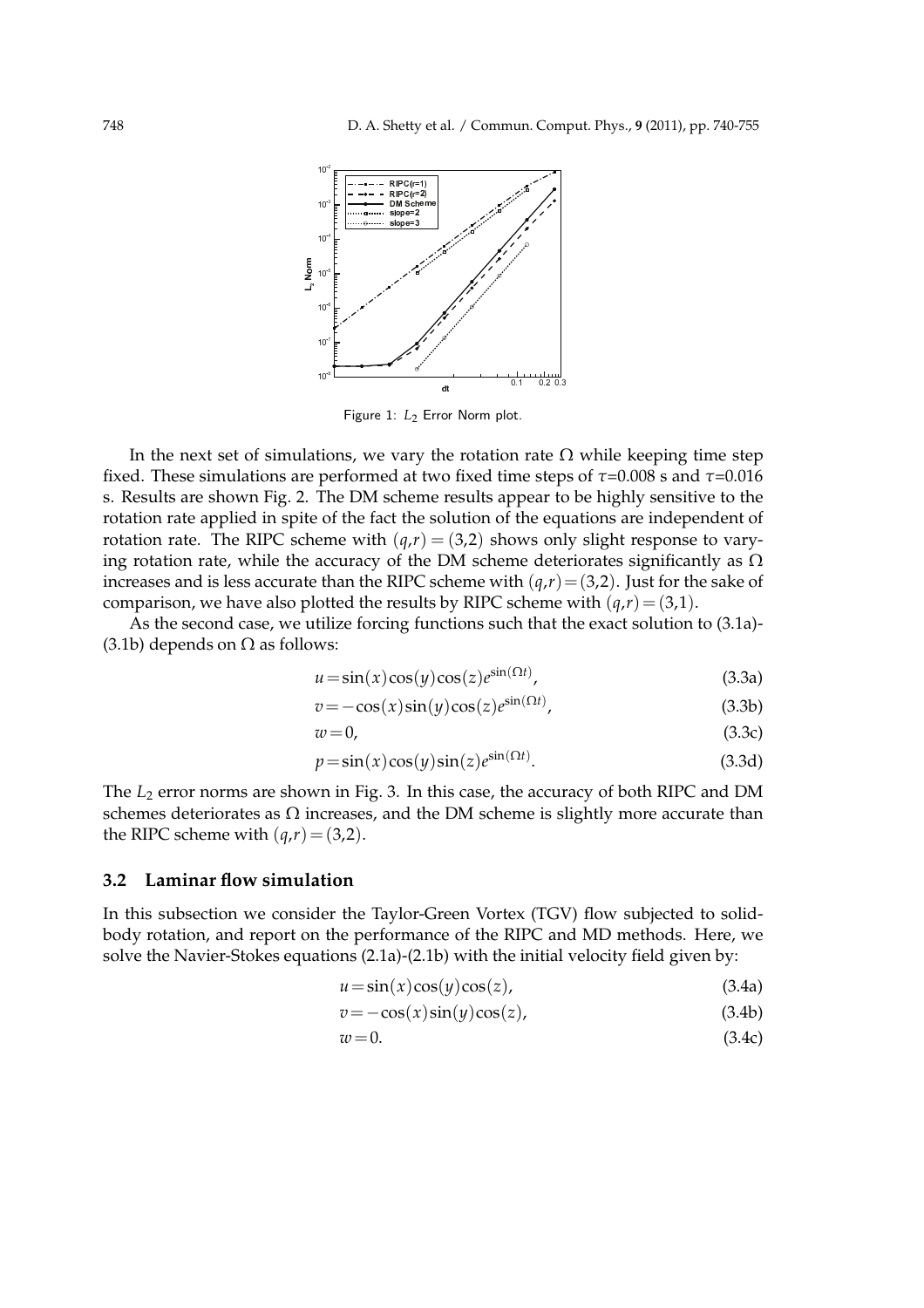

Figure 2: Error Norm variation at different rotation rate  $(Ω)$  and time steps.



Ω

10 <sup>2</sup><br>
10 <sup>2</sup><br>
10 <sup>2</sup><br>
10 <sup>2</sup><br>
10<sup>3</sup><br>
10<sup>°</sup><sub>5</sub><br>
10<sup>°</sup><sub>5</sub><br>
10<sup>°</sup><sub>5</sub><br>
10<sup>°</sup><sub>5</sub><br>
10<sup>°</sup><sub>5</sub><br>
10<sup>°</sup><sub>5</sub><br>
10<sup>°</sup><sub>5</sub><br>
10<sup>°</sup><sub>5</sub><br>
10<sup>°</sup><sub>5</sub>

 $r=2(7=0.008)$  $r=1$ (τ=0.004 r= 2 (τ=0.004 )

In what follows, the previously described norms are used to quantify the difference between the two schemes.

 $L_2$  Norm  $10$ 

#### **3.2.1 Effect of order of pressure extrapolation**

A rotation rate of  $\Omega = 20$  rad/s is resolved on a 120<sup>3</sup> grid using the DM scheme and the RIPC scheme with  $(q,r) = (2,2)$  and  $(q,r) = (2,1)$ . Fig. 4 shows velocity magnitude contours with velocity vectors from a simulation using a fixed time step of  $\Delta t = 4.28 \times 10^{-4}$ s (obtained based on the CFL constraint). The three results are visually identical.



Figure 4: Velocity magnitude contours using the RIPC and DM schemes.

To better understand the influence of pressure extrapolation order, errors of the firstand second-order pressure extrapolations with the DM method are computed and tabu-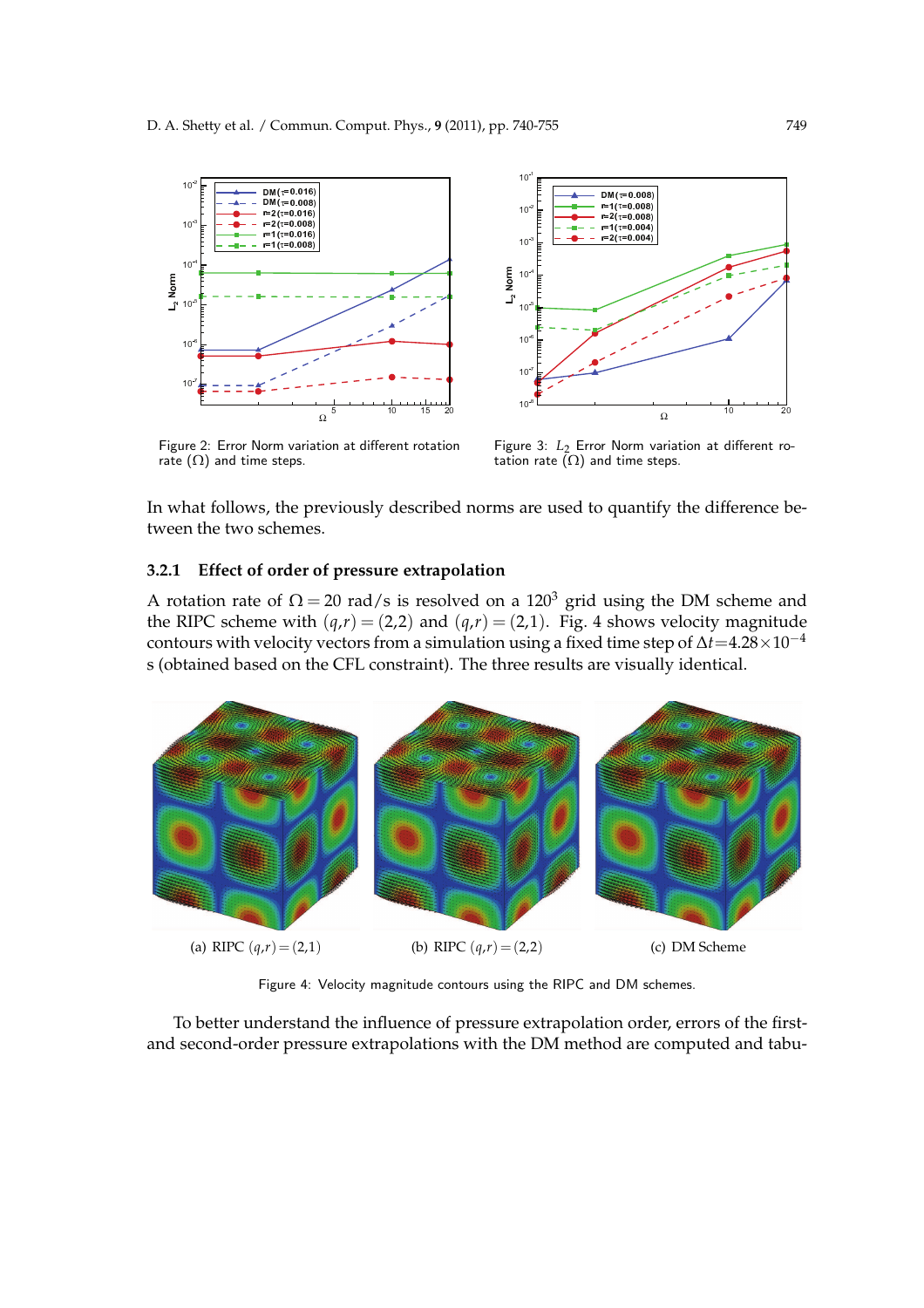| $\tau$ (s)   | $4.28\times10^{-03}$    | $2.14\times10^{-03}$    | $4.28\times10^{-04}$  | $2.14\times10^{-04}$  |
|--------------|-------------------------|-------------------------|-----------------------|-----------------------|
| $L_2$        |                         |                         |                       |                       |
| u            | $3.567\times10^{-02}$   | $9.276 \times 10^{-03}$ | $3.666\times10^{-04}$ | $9.105\times10^{-05}$ |
| $\mathbf{V}$ | $3.567\times10^{-02}$   | $9.276 \times 10^{-03}$ | $3.674\times10^{-04}$ | $9.122\times10^{-05}$ |
| w            | $2.523 \times 10^{-02}$ | $5.970\times10^{-03}$   | $2.907\times10^{-04}$ | $8.456\times10^{-05}$ |
| $H_1$        |                         |                         |                       |                       |
| u            | $7.139\times10^{-02}$   | $1.856\times10^{-02}$   | $7.337\times10^{-04}$ | $1.823\times10^{-04}$ |
| V            | $7.139\times10^{-02}$   | $1.856\times10^{-02}$   | $7.353\times10^{-04}$ | $1.826\times10^{-04}$ |
| W            | $5.051\times10^{-02}$   | $1.195\times10^{-02}$   | $5.820\times10^{-04}$ | $1.693\times10^{-04}$ |
| $L_{\infty}$ |                         |                         |                       |                       |
| u            | $9.451\times10^{-02}$   | $2.487\times10^{-02}$   | $9.528\times10^{-04}$ | $2.290\times10^{-04}$ |
| $\mathbf{V}$ | $9.451\times10^{-02}$   | $2.487\times10^{-02}$   | $9.567\times10^{-04}$ | $2.286\times10^{-04}$ |
| w            | $7.131\times10^{-02}$   | $1.687\times10^{-02}$   | $8.218\times10^{-04}$ | $2.391\times10^{-04}$ |

Table 1: Errors of the RIPC scheme with  $(q,r)=(2,1)$ .

Table 2: Errors of the RIPC scheme with  $(q,r)=(2,2)$ .

| $\tau$ (s)   | $4.28 \times 10^{-03}$ | $2.14\times10^{-03}$  | $4.28\times10^{-04}$  | $2.14\times10^{-04}$    |
|--------------|------------------------|-----------------------|-----------------------|-------------------------|
| $L_2$        |                        |                       |                       |                         |
| u            | $4.625\times10^{-03}$  | $5.623\times10^{-04}$ | $3.439\times10^{-05}$ | $1.694\times10^{-05}$   |
| $\mathbf{V}$ | $4.627\times10^{-03}$  | $5.645\times10^{-04}$ | $3.163\times10^{-05}$ | $1.661\times10^{-05}$   |
| w            | $5.605\times10^{-03}$  | $7.269\times10^{-04}$ | $5.037\times10^{-05}$ | $2.560\times10^{-05}$   |
| $H_1$        |                        |                       |                       |                         |
| u            | $9.262\times10^{-03}$  | $1.127\times10^{-03}$ | $6.954\times10^{-05}$ | $3.410\times10^{-05}$   |
| $\mathbf{V}$ | $9.266\times10^{-03}$  | $1.131\times10^{-03}$ | $6.409\times10^{-05}$ | $3.342\times10^{-05}$   |
| W            | $1.121\times10^{-02}$  | $1.454\times10^{-03}$ | $1.010\times10^{-04}$ | $5.146\times10^{-05}$   |
| $L_{\infty}$ |                        |                       |                       |                         |
| u            | $1.055\times10^{-02}$  | $1.250\times10^{-03}$ | $7.731\times10^{-05}$ | $3.505 \times 10^{-05}$ |
| $\mathbf{V}$ | $1.055\times10^{-02}$  | $1.252\times10^{-03}$ | $7.349\times10^{-05}$ | $3.660\times10^{-05}$   |
| W            | $1.583\times10^{-02}$  | $2.052\times10^{-03}$ | $1.429\times10^{-04}$ | $7.057\times10^{-05}$   |

lated in Table 1 and Table 2, respectively. The tables also show the effect of time step on the error norms. Note that the results in the last column of Table 2 is not reliable due to the limited resolution used. One observes that the RIPC scheme with  $(q,r)=(2,1)$  leads to essentially second-order convergence rate, while the convergence rate of the RIPC scheme with  $(q,r) = (2,2)$  seems to be slightly better than second-order. More importantly, the errors with  $(q,r)=(2,1)$  is significantly larger than that obtained with  $(q,r)=(2,2)$ . Therefore, in all simulations below, we shall use  $(q, r) = (2, 2)$  in the RIPC scheme.

#### **3.2.2 Effect of rotation rate**

The stability of the scheme over a wide range of rotation rates is investigated here. Three rotation rates,  $\Omega$  = 2 rad/s, 20 rad/s, and 50 rad/s, are simulated using the RIPC scheme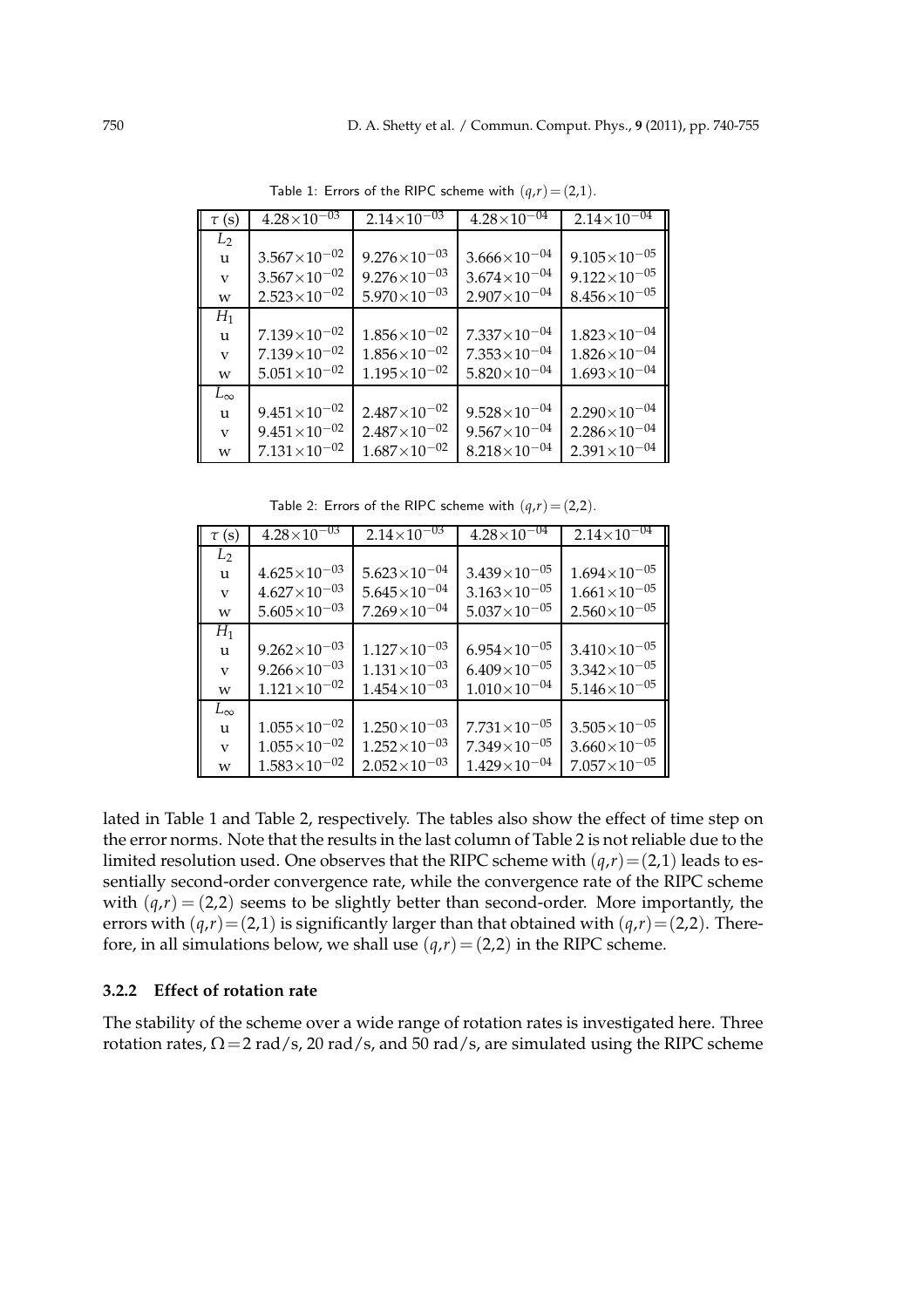| $\Omega$ (rad/s) | $\mathcal{P}$           | 20                    | 50                    |
|------------------|-------------------------|-----------------------|-----------------------|
| $L_2$            |                         |                       |                       |
| u                | $4.679\times10^{-05}$   | $3.439\times10^{-05}$ | $1.371\times10^{-04}$ |
| V                | $4.676\times10^{-05}$   | $3.163\times10^{-05}$ | $1.389\times10^{-04}$ |
| w                | $4.751\times10^{-05}$   | $5.037\times10^{-05}$ | $2.105\times10^{-04}$ |
| $H_1$            |                         |                       |                       |
| u                | $9.843\times10^{-05}$   | $6.954\times10^{-05}$ | $2.745\times10^{-04}$ |
| V                | $9.839 \times 10^{-05}$ | $6.409\times10^{-05}$ | $2.783\times10^{-04}$ |
| w                | $9.680\times10^{-05}$   | $1.010\times10^{-04}$ | $4.213\times10^{-04}$ |
| $L_{\infty}$     |                         |                       |                       |
| u                | $1.357\times10^{-04}$   | $7.731\times10^{-05}$ | $2.964\times10^{-04}$ |
| V                | $1.326\times10^{-04}$   | $7.349\times10^{-05}$ | $3.056\times10^{-04}$ |
| W                | $1.394\times10^{-04}$   | $1.429\times10^{-04}$ | $5.960\times10^{-04}$ |

Table 3: Errors of RIPC scheme with  $(q,r)=(2,2)$  at different rotation rate.

with  $(q,r) = (2,2)$  and are compared with the results from the MD scheme. The results are presented in Table 3. All these simulations are performed at a fixed time step of  $\tau = 4.28 \times 10^{-04}$  s using 120<sup>3</sup> grid points. The present scheme is found to be robust at higher rotation rates and the results are in very good agreement with the MD scheme.

### **4 Turbulence flow simulation**

In this section, we use the RIPC scheme with  $(q, r) = (2, 2)$  to simulate rotating turbulent flows using both large eddy simulation (LES) and direct numerical simulation (DNS), and compare the results with the DM scheme.

#### **4.1 Large eddy simulation**

In LES, the low-pass spatially filtered incompressible Navier-Stokes equations, closed with the Smagorinsky eddy-viscosity subgrid-scale (SGS) turbulence model, are considered. Since the focus of this paper is not to evaluate the suitability of LES subgrid models for rotating turbulence, we have used a the classical Smagorinsky model with a constant model coefficient=0.16. Detail of the LES equation and the SGS model can be found in [15]. The numerical integration of these equations is the same as before with the additional SGS stress term treated in the same way as the non-linear convection term.

The velocity field is initialized with the following spectrum (see [4]):

$$
E(k,0) = Ak^4 \exp(-Bk^2),
$$
\n(4.1)

where *k* represents the wave number and *A* and *B* are constants. The simulation is performed using a kinematic viscosity of 0.005 m<sup>2</sup>/s and rotation rates of  $\Omega = 5$  rad/s and 50 rad/s. Non-rotating simulations are started with the aforementioned spectrum and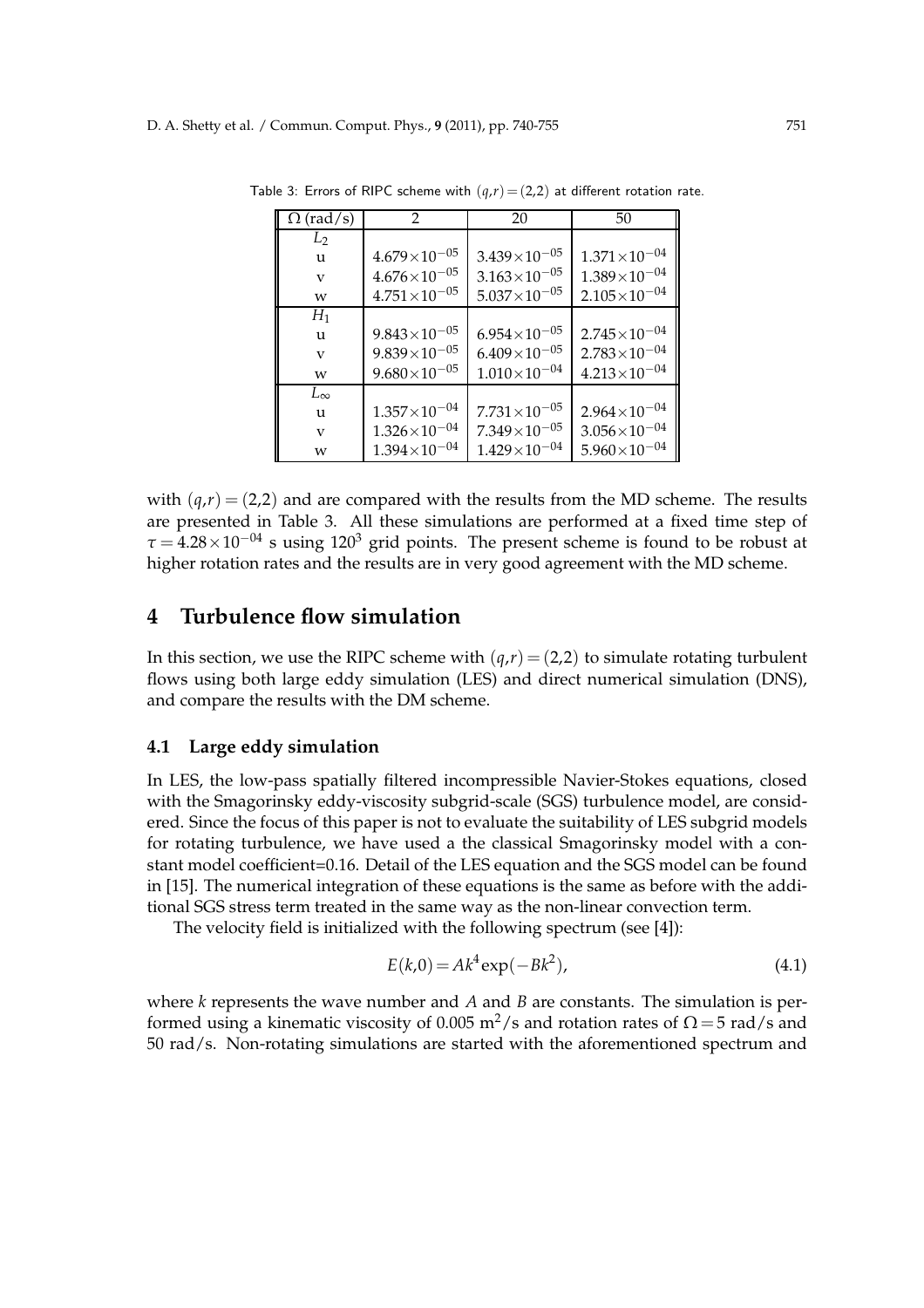

Figure 5: Energy spectrum obtained for the LES study; dashed line-DM method, dot-dash line-RIPC  $[(q,r)=(2,2)]$ ; Symbols: green circle-t=2.5 s, black square-t=5.0 s, red diamond-t= 7.5 s.



Figure 6: Rms velocity and the tke plot for the LES study.

run up to 1 s, after which solid body rotation is applied to the system. The LES studies are performed using both the RIPC and MD schemes on a  $40^3$  grid in a  $2\pi$  periodic box. Energy spectra at three different times from the simulations at the two rotation rates are shown in Figs. 5(a) and 5(b). The temporal evolution of the rms velocity and turbulent kinetic energy (tke) from both methods are shown in Figs. 6(a) and 6(b). Very good agreement is observed between the two methods.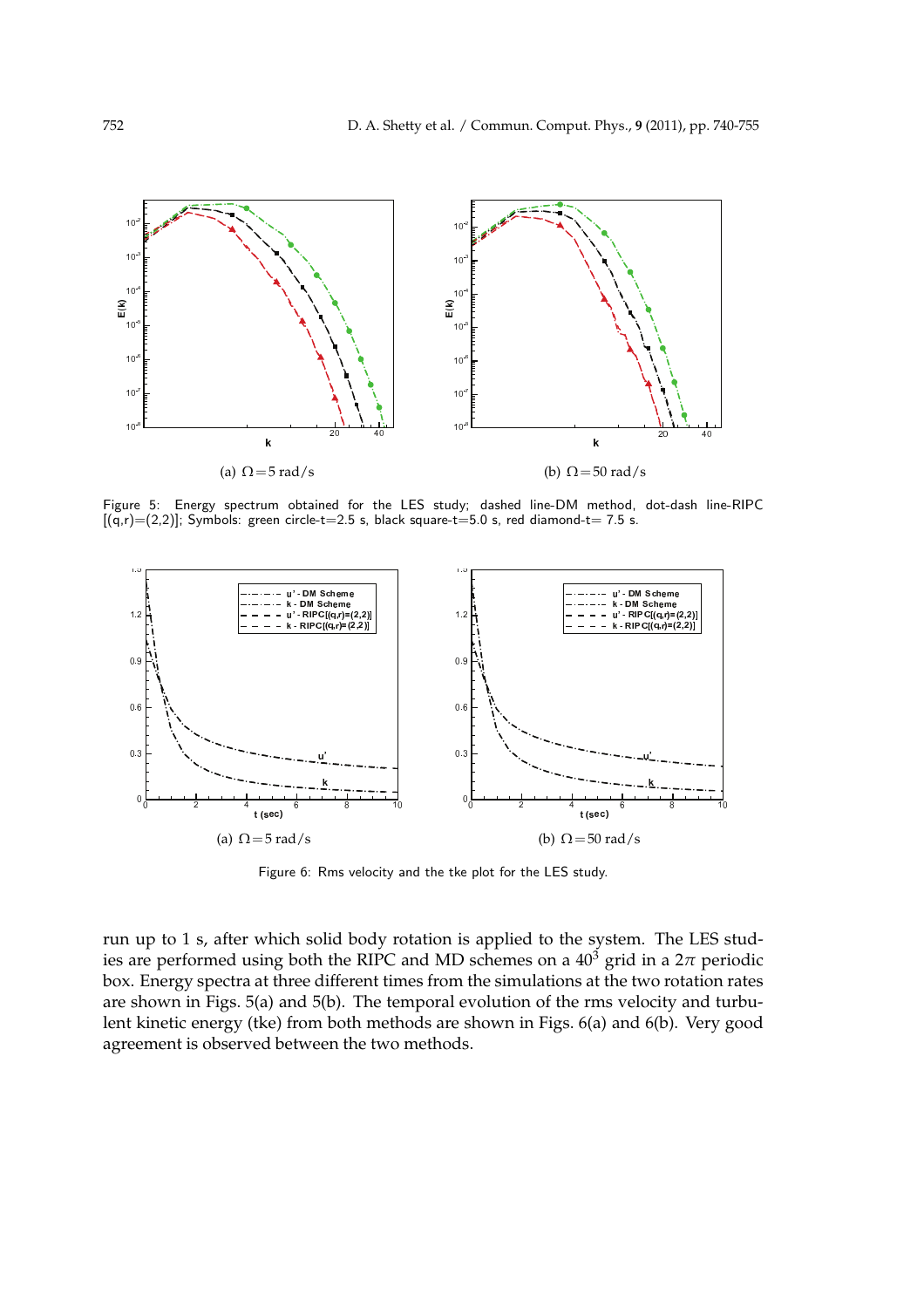Table 4: Comparison of Schemes for DNS run.

| time(s)     | DM scheme | RIPC $[(q,r)=(2,2)]$ |
|-------------|-----------|----------------------|
| 1. $\Omega$ | 0.6469    | 0.6468               |
| 2.0         | 0.2943    | 0.2945               |
| 3.0         | 0.1941    | 0.1944               |

(a) Turbulent Kinetic Energy.

| (b) Rms Velocity. |  |  |
|-------------------|--|--|
|-------------------|--|--|

| time(s)  | DM scheme | RIPC $[(q,r)=(2,2)]$ |
|----------|-----------|----------------------|
| $\Omega$ | 0.6965    | 0.6966               |
| 2.0      | ገ 4777    | 0.4780               |
| 3 O      | 3923 ن    | በ 3027               |

#### **4.2 Direct numerical simulation**

Finally, a short-duration direct numerical simulation (DNS) run of the above case on a 128<sup>3</sup> mesh is carried out for the RIPC and MD schemes. The rotation rate was  $\Omega = 5$ rad/s. Turbulent kinetic energy and rms velocity predictions are shown in Table 4, while energy spectra are shown in Fig. 7. Good agreement between both methods is observed. Discrepancies between the DNS and LES results can be attributed to the fact that the Smagorinsky SGS model has difficulties in handling rotating turbulent flows [1].



Figure 7: Energy spectrum obtained for the DNS study.

## **5 Conclusions**

We introduced in this paper the rotational incremental pressure-correction (RIPC) scheme for rotational Navier-Stokes equations, and proved that the scheme with  $(q, r) = (1, 1)$  is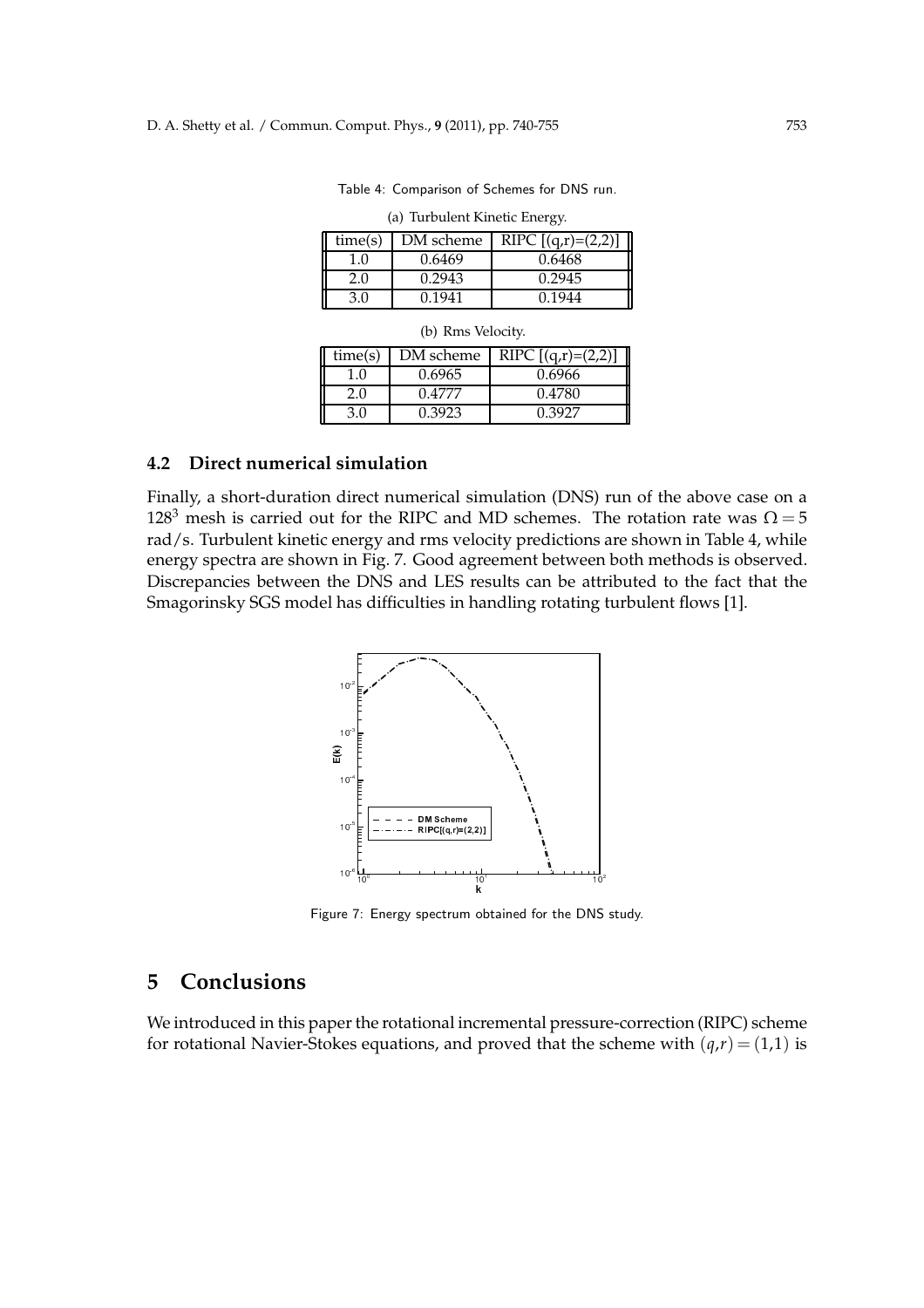unconditionally stable when applied to the forced Stokes equations. We developed a fast pseudo Fourier-spectral algorithm for the implementation of this scheme in the case of periodic boundary conditions. We implemented this algorithm and applied it to several rotating laminar and turbulent flows.

We made a careful comparison of the RIPC scheme with the diagonalization method (DM) in various situations, including analytical solutions, laminar rotating flows and LES and DNS for turbulent rotating flows. We showed that the results given by the RIPC scheme with the second-order pressure extrapolation are in excellent agreement with the DM method. However, the RIPC scheme is much simpler to implement and computationally more efficient. Moreover, the RIPC scheme is not in anyway limited to implementation in a pseudo-spectral code or periodic boundary conditions, and can be used in complex geometries and with other suitable boundary conditions.

### **Acknowledgments**

This work is partially supported by NSF grants CBET-0651788 and DMS-0915066.

#### **References**

- [1] H. Luo, C. J. Rutland and L. M. Smith, A-priori tests of one-equation LES modeling of rotating turbulence, J. Turbul., 37 (2007).
- [2] P. K. Yeung and Ye Zhou, Numerical study of rotating turbulence with external forcing, Phys. Fluids., 10(DOI:10.1063/1.869810), 1998.
- [3] L. M. Smith and F. Waleffe, Transfer of energy to two-dimensional large scales in forced rotating three-dimensional turbulence, Phys. Fluids., 11 (1999), 1608–1622.
- [4] Y. Morinishi, K. Nakabayashi and S. Q. Ren, A new DNS algorithm for rotating homogeneous decaying turbulence, Int. J. Heat. Fluid. Flow., 22 (2001), 30–38.
- [5] A. J. Chorin, Numerical solution of the Navier-Stokes equations, Math. Comput., 22 (1968), 745–762.
- [6] R. Temam, Sur l'approximation de la solution des équations de Navier-Stokes par la m´ethode des pas fractionnaires II, Arch. Rat. Mech. Anal., 33 (1969), 377–385.
- [7] J. L. Guermond, P. Minev and J. Shen, An overview of projection methods for incompressible flows, Comput. Methods. Appl. Mech. Engrg., 195 (2006), 6011–6045.
- [8] L. J. P. Timmermans, P. D. Minev and F. N. Van De Vosse, An approximate projection scheme for incompressible flow using spectral elements, Int. J. Numer. Methods. Fluids., 22 (1996), 673–688.
- [9] J. L. Guermond and J. Shen, On the error estimates for the rotational pressure-correction projection methods, Math. Comput., 73 (2003), 1719–1737.
- [10] J. Shen, Efficient spectral-Galerkin method I, direct solvers for second- and fourth-order equations by using Legendre polynomials, SIAM J. Sci. Comput., 15 (1994), 1489–1505.
- [11] J. Shen, Efficient spectral-Galerkin method II, direct solvers for second- and fourth-order equations by using Chebyshev polynomials, SIAM J. Sci. Comput., 16 (1995), 74–87.
- [12] R. Temam, Navier-Stokes Equations: Theory and Numerical Analysis, North-Holland, Amsterdam, 1984.